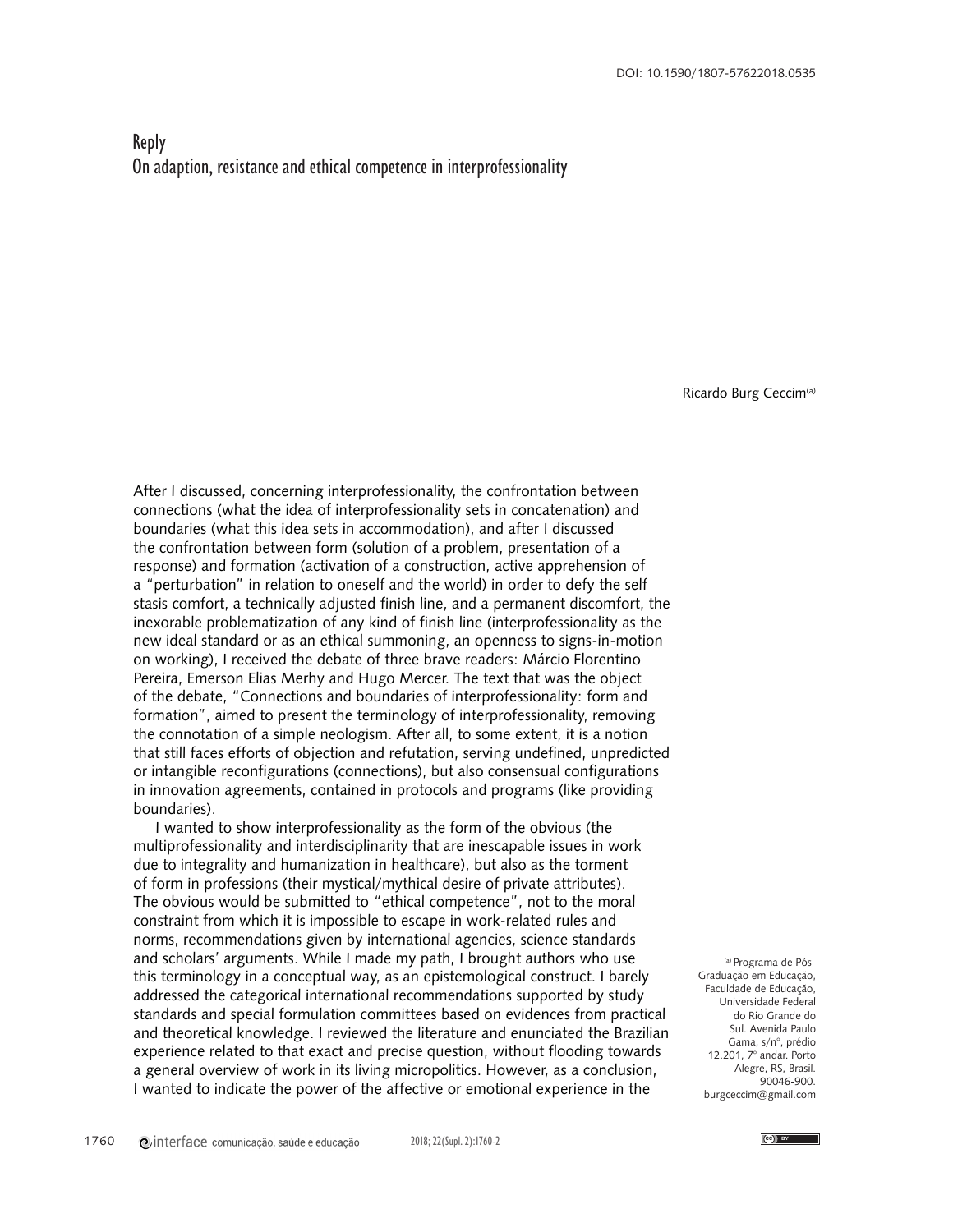course of a learning experience, when the most important thing is not the success of a teaching goal or the embracement of a notion to implement, but the openness to a free and creative learning, capable of transforming itself, the surroundings and the constituted forms.

The assumed element of interprofessionality can be apprehended or sensed simply by intuition, but its presence is not undoubtedly guaranteed in the formal education of professionals, in the normative regulation of work, or in the audit of healthcare practices. That professionals work or must work in teams is obvious, which does not mean introducing objective resources of education and work management based on interprofessionality. Merhy's analysis about Brazil is correct: the intellectual production of the Brazilian Collective Health presents paths and conceptual strategies, and the practices have not dismissed this terminology to challenge the permanent creation of work, which, in his production, as he highlighted, he has called Live Work in Act, performed through the cartographic device of the health action. Perhaps Mercer's argument related to boldness, which, according to him, my text proposes, lies precisely there, when he focuses, particularly, on the notion of praxis, highlighting it as a pragmatics of teaching, learning, doing and acting in health. He concludes that it is a form of doing politics, as it leads to an integration of different levels of knowledge and practices, going beyond the current tasks recognized by the professions' regulation councils and the protocols established by accreditation processes. Florentino Pereira argued that, in professional and curricular settings strongly dominated by the disciplinary monoculture and by the biotechnicist specialization, the presence of interprofessionality underlines the presence of conflicts, reprimands, disruptions, discomforts and blurs, aiming at a creative and constructive reunion of health work and education, and delimiting the claim for an ecology of knowledge, instead of the monoculture of scientific or corporative disciplines. He also mentions cultural diversity, which requires domains in a plural epistemological field.

From the contact with the debaters, some aspects stand out: the marks of the live work in act, of a political pragmatics related to the construction of oneself and the world, and the need to join interdisciplinarity, interprofessionality and interculturality, bearing in mind that the step of verifying whether it is correct or not is no longer necessary. Interprofessionality is an ethical requirement: the recognition of the large limits of the notion of field and nucleus of professions in view of the transversalization of the affective experience and subjectivities, and the need to overcome the stage of claiming for more doctors and move to the stage of claiming for more interprofessionality. All this without interprofessionality being the new fashionable concept or the new term imported from "international science", the "new wave". My effort, to some extent, was exactly this: the term was not here, many concrete practices were, as Merhy argued. Mercer lists these practices in his debate. Florentino suggests a university project with this orientation, instead of programs of teaching, work or interprofessional collaborative practices. Therefore, it occurs to me to enunciate adaptation, resistance and ethical competence in interprofessionality, leaving, as Merhy asks, these issues as an open debate.

If ethics is a manner of being and conducting oneself, as Foucault<sup>1</sup> argued, it also involves objecting to the explanation of knowledge as the representation of a given world and refusing to accept that the learning action is an adaptation to this world. The notion of ethical competence demands the capacity for affecting and being affected, being sensitive to the world's signs. This indicates that the ethical conduct requires a learning process. To resist adaptation necessarily means to learn, to be capable of composing. This is a simultaneous process of composing oneself and the world. I specially recommend the intellectual production of Kastrup<sup>2,3</sup> (psychology of cognition) and Varela<sup>4</sup> (biology of cognition). Kastrup addresses "inventive learning", as it should not be confused with a problem-solution process nor with adaptation to a pre-existing world<sup>2</sup>. Rather, it is an impetuous formulation of a question to thought (the author calls it "invention of problems"), a problematization experience (which includes the notion of disruption, in a Foucaultian approach) and, at the same time, the invention of oneself and the world (subject and object co-engender one another; thus, a common and a heterogeneous are produced in cognition). Varela has insisted in not limiting cognition to a problem-solution process and introduced the concept of perturbation or breakdown as a kind of weakening of the cognitive system, a rupture that ensures the continuity of its autopoiesis<sup>4</sup>. It is as if it were a cleavage, a deviation, a lag, a maladjustment, which is precisely an openness, the act of unlocking live cognition. We can also call it openness to difference or re-singularization.